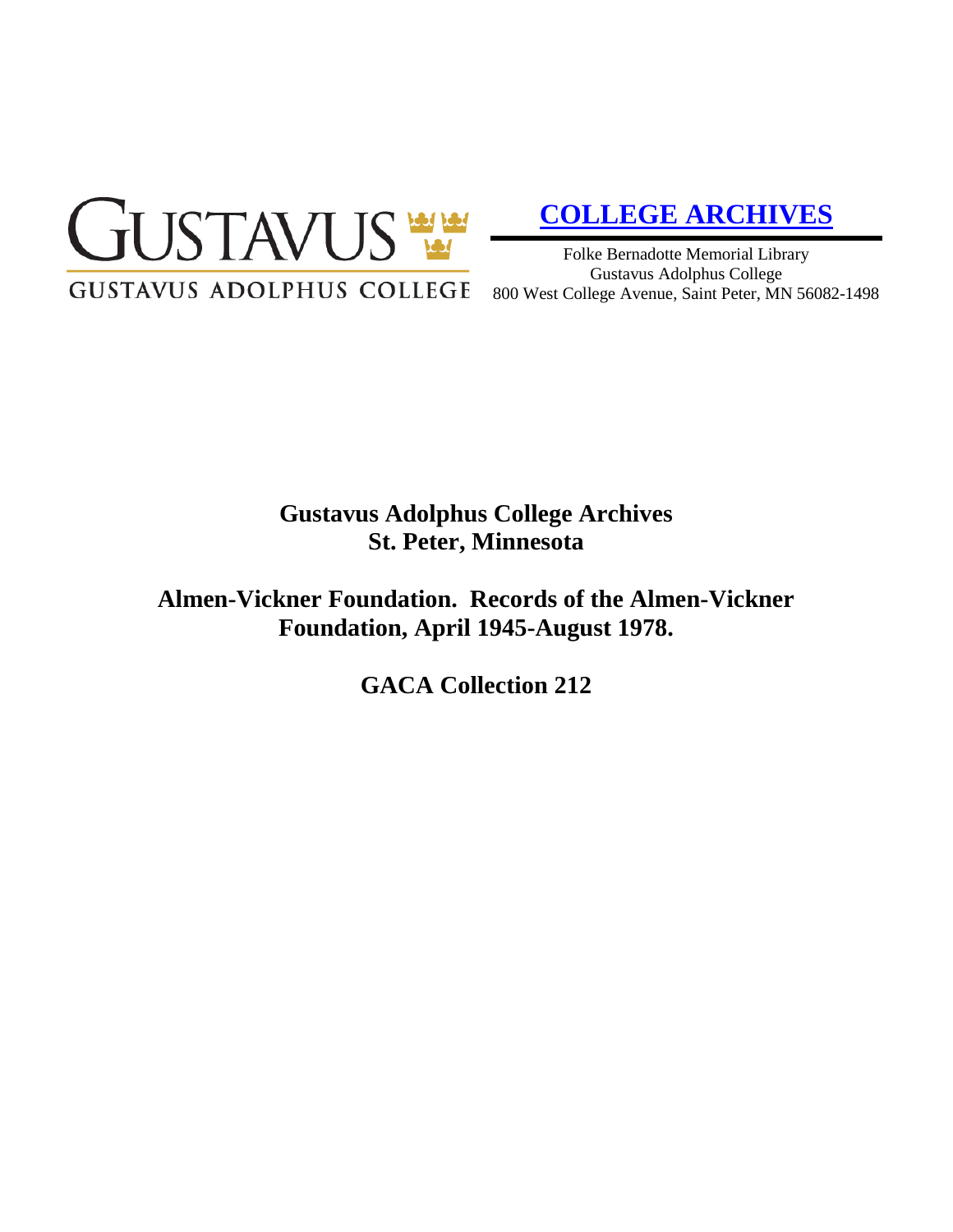# **Almen-Vickner Foundation. Records of the Almen-Vickner Foundation, April 1945- August 1978. GACA Collection 212. 3 Folders.**

# **ABSTRACT:**

The Almen-Vickner Foundation Collection consists of the articles, by laws, meeting minutes, and financial information regarding the endowment created by Edwin Vickner and Bertha Almen, his wife, in 1951. The purpose of this foundation was to provide scholarships and ingrant aid to students at Gustavus Adolphus College. The collection begins in 1945 (when talks of giving back to the college first began) and spans until the foundation was dissolved in 1978, whereupon its remaining assets were placed within the college's Endowment Fund.

# **HISTORICAL NOTE:**

Edwin Vickner became a modern language professor at Gustavus Adolphus College in 1903, but he left just three years later. Vickner decided to return in the fall of 1910, accepting a position over one at the University of Michigan (due to a pay raise offer from President Peter August Mattson). A year, later Vickner married a Gustavus alum, Bertha Almen, and together they left St. Peter for the University of Washington in Seattle in 1912. Vickner took over the Scandinavian Languages and Literature department, which he greatly expanded, teaching there until his retirement in 1948. Although gone, the two maintained interest in the well-being of the college. In the 1940s they created the Almen-Vickner Collection as a supplement to what was already housed in the library. Upon retirement, the two returned to Minnesota and increased their endowment to the college to include scholarships and various donations. After Vickner's death in 1958, Bertha donated the money from his estate to create the Edwin J. Vickner Language Hall at Gustavus Adolphus College.

### **RESTRICTIONS:**

There are no restrictions on use of this collection for research purposes. The researcher assumes full responsibility for observing all copyright, property, and libel laws as they apply.

Researchers must use collection in accordance with the policies of the College Archives, the Folke Bernadotte Memorial Library, and Gustavus Adolphus College.

### **COLLECTION CITATION:**

Almen-Vickner Foundation. Records of the Almen-Vickner Foundation, April 1945-August 1978. GACA Collection 212. Gustavus Adolphus College Archives, St. Peter, Minnesota.

### **PROCESSED BY:**

Maura A. Coonan, archives intern, processed this collection and developed the finding aid during March 2010.

### **SUBJECT HEADINGS:**

Gustavus Adolphus College. Almen-Vickner Foundation.